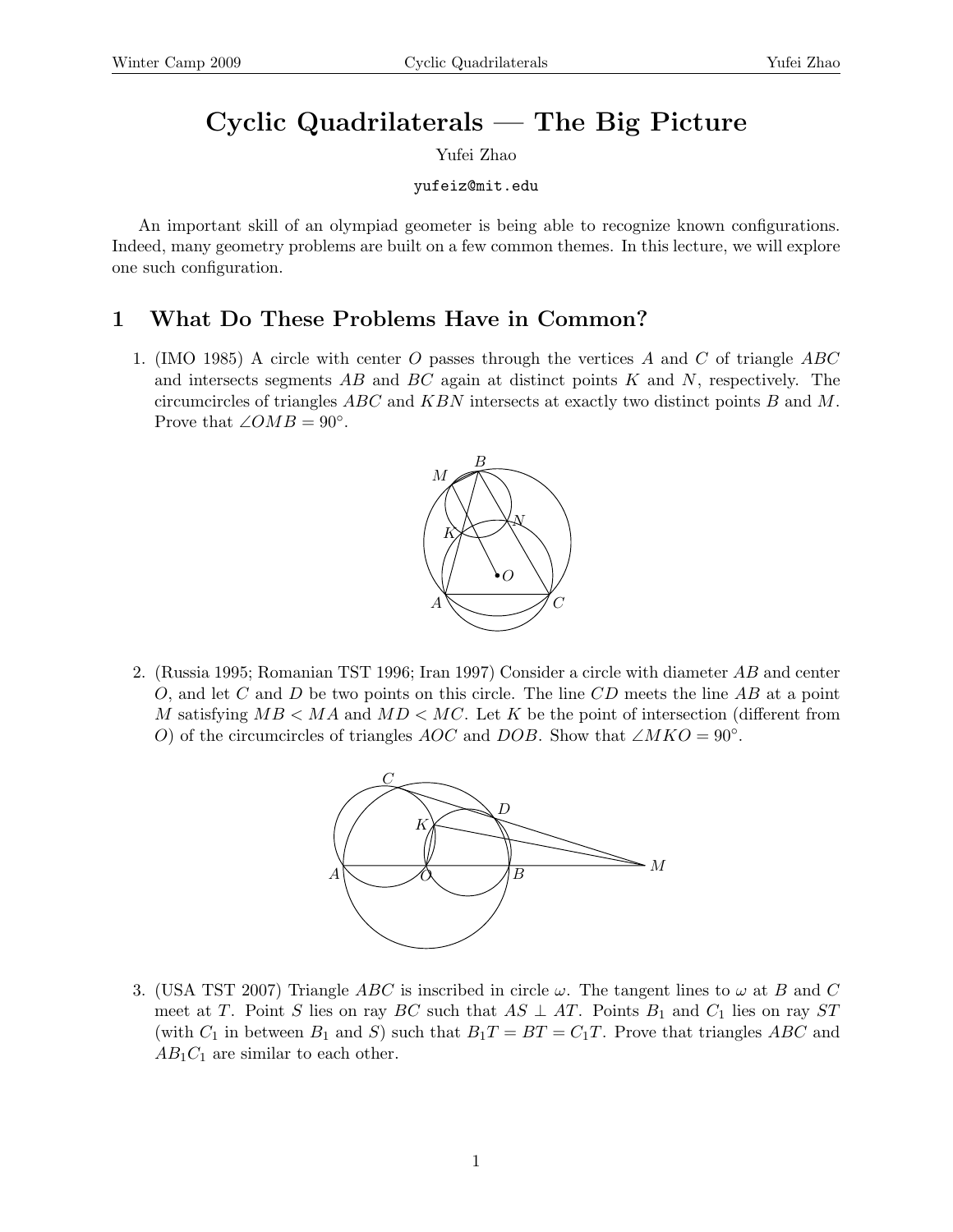

Although these geometric configurations may seem very different at first sight, they are actually very related. In fact, they are all just bits and pieces of one big diagram!

### 2 One Big Diagram



Figure 1: The big picture.

In this lecture, we will try to understand the features of Figure 1. There are a lot of things going on in this diagram, and it can be frightening to look at. Don't worry, we will go through it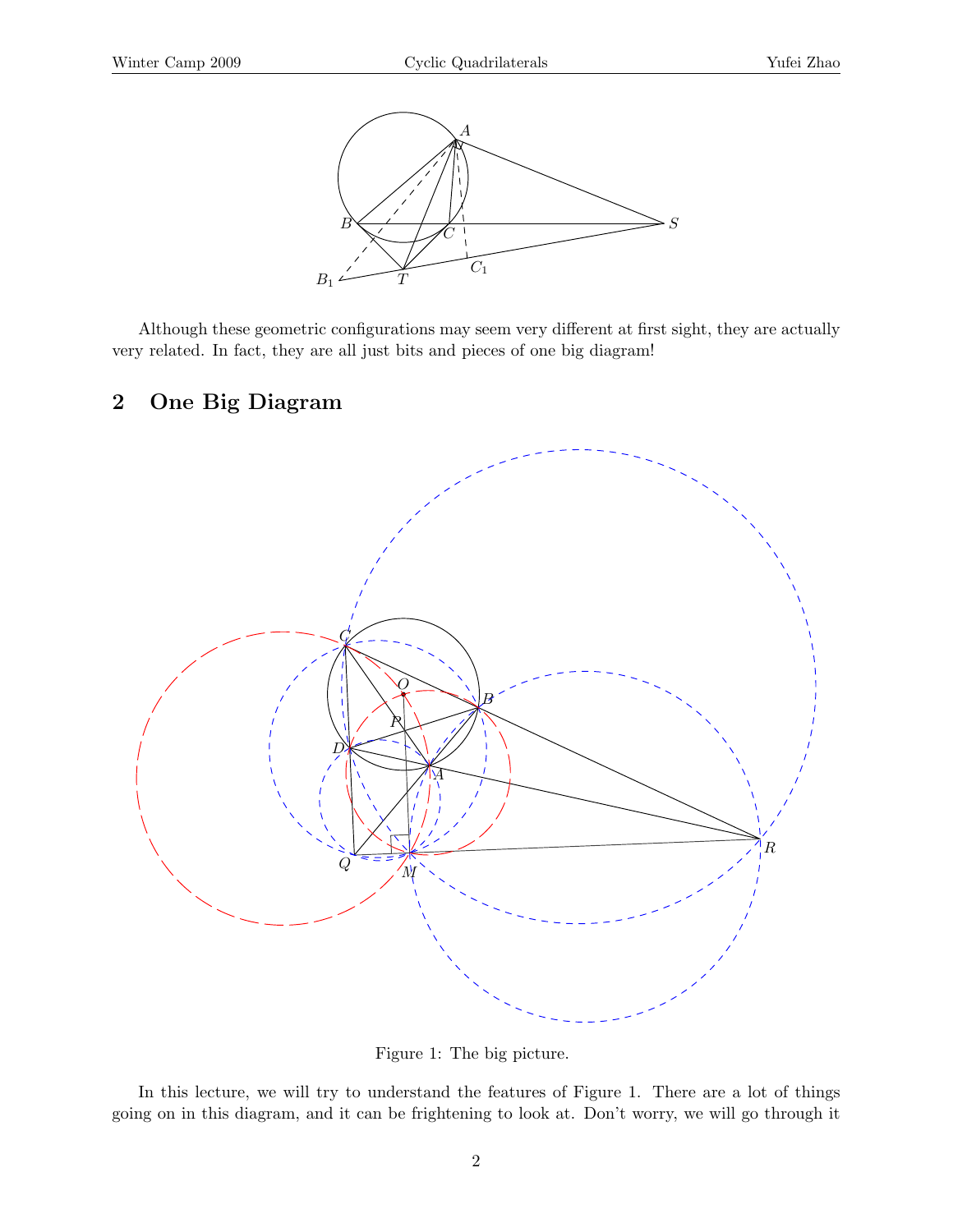bits and pieces at time. In the process, we will discuss some geometric techniques that are useful in other places as well.

(Can you tell where to find each of the problems in Section 1 in Figure 1? You probably can't at this point, but hopefully you will be able to by the end of this lecture.)

## 3 Miquel's Theorem and Miquel Point

**Fact 1** (Miquel's Theorem). Let  $ABC$  be a triangle, and let X, Y, Z be points on lines  $BC, CA, AB$ , respectively. Assume that the six points  $A, B, C, X, Y, Z$  are all distinct. Then the circumcircles of  $AYZ, BZX, CXY$  pass through a common point.



Figure 2: Diagram for Fact 1 (Miquel's Theorem).

**Exercise 1.** Prove Fact 1. (This is very easy. Just chase<sup>1</sup> a few angles.)

**Fact 2** (Miquel point). Let  $\ell_1, \ell_2, \ell_3, \ell_4$  be four lines in the plane, no two parallel. Let  $\mathcal{C}_{ijk}$  denote the circumcircle of the triangle formed by the lines  $\ell_i, \ell_j, \ell_k$  (these circles are called *Miquel circles*). Then  $C_{123}, C_{124}, C_{134}, C_{234}$  pass through a common point (called the *Miquel point*).

Exercise 2. Prove Fact 2. (Hint: apply Theorem 1)

We want to specialize to the case of a cyclic quadrilateral.



Figure 3: Miquel point for a cyclic quadrilateral ABCD.

<sup>&</sup>lt;sup>1</sup>If you are bothered by configuration and orientation issues (and you should be!), use directed angles.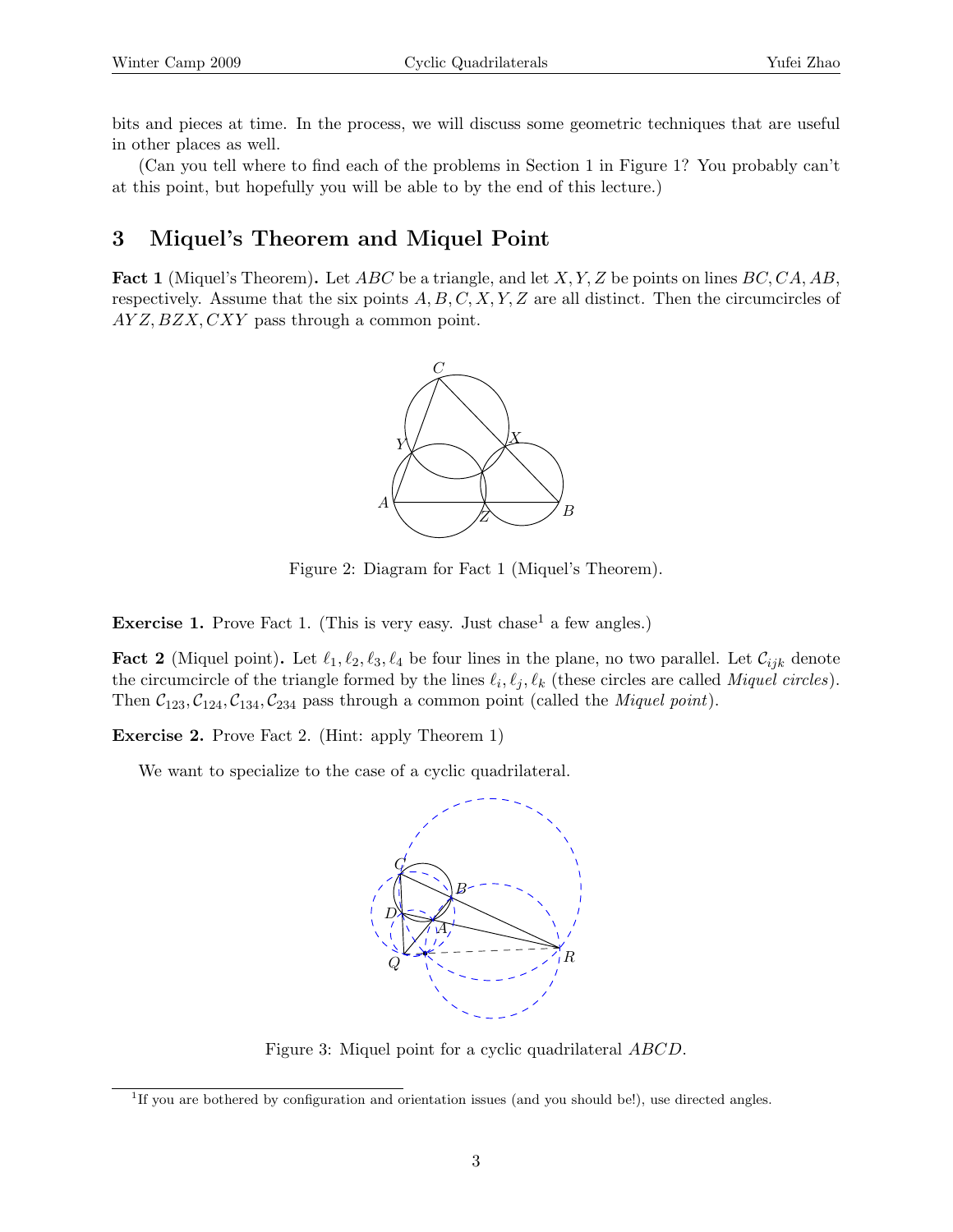**Fact 3.** Let ABCD be a quadrilateral. Let lines AB and CD meet at Q, and lines DA and CB meet at R. Then the Miquel point of  $ABCD$  (i.e., the second intersection point of the circumcircles of  $ADQ$  and  $ABR$ ) lies on the line  $QR$  if and only if  $ABCD$  is cyclic.

Exercise 3. Prove Fact 3. (This is again just easy angle chasing.)

## 4 An Important Result about Spiral Similarities

A spiral similarity<sup>2</sup> about a point O (known as the center of the spiral similarity) is a composition of a rotation and a dilation, both centered at O.



Figure 4: An example of a spiral similarity.

For instance, in the complex plane, if  $O = 0$ , then spiral similarities are described by multiplication by a nonzero complex number. That is, spiral similarities have the form  $z \mapsto \alpha z$ , where  $\alpha \in \mathbb{C} \setminus \{0\}$ . Here  $|\alpha|$  is the dilation factor, and  $\arg \alpha$  is the angle of rotation. It is easy to deduce from here that if the center of the spiral similarity is some other point, say  $z_0$ , then the transformation is given by  $z \mapsto z_0 + \alpha(z - z_0)$  (why?).

**Fact 4.** Let  $A, B, C, D$  be four distinct point in the plane, such that ABCD is not a parallelogram. Then there exists a unique spiral similarity that sends  $A$  to  $B$ , and  $C$  to  $D$ .

*Proof.* Let  $a, b, c, d$  be the corresponding complex numbers for the points  $A, B, C, D$ . We know that a spiral similarity has the form  $\mathbf{T}(z) = z_0 + \alpha(z - z_0)$ , where  $z_0$  is the center of the spiral similarity, and  $\alpha$  is data on the rotation and dilation. So we would like to find  $\alpha$  and  $z_0$  such that  $\mathbf{T}(a) = c$ and  $\mathbf{T}(b) = d$ . This amount to solving the system

$$
z_0 + \alpha(a - z_0) = c,
$$
  $z_0 + \alpha(b - z_0) = d.$ 

Solving it, we see that the unique solution is

$$
\alpha = \frac{c - d}{a - b}, \qquad z_0 = \frac{ad - bc}{a - b - c + d}.
$$

Since ABCD is not a parallelogram, we see that  $a-b-c+d \neq 0$ , so that this is the unique solution to the system. Hence there exists a unique spiral similarity that carries  $A$  to  $B$  and  $C$  to  $D$ .  $\Box$ 

<sup>&</sup>lt;sup>2</sup>If you want to impress your friends with your mathematical vocabulary, a spiral similarity is sometimes called a similitude, and a dilation is sometimes called a *homothety*. (Actually, they are not quite exactly the same thing, but shhh!)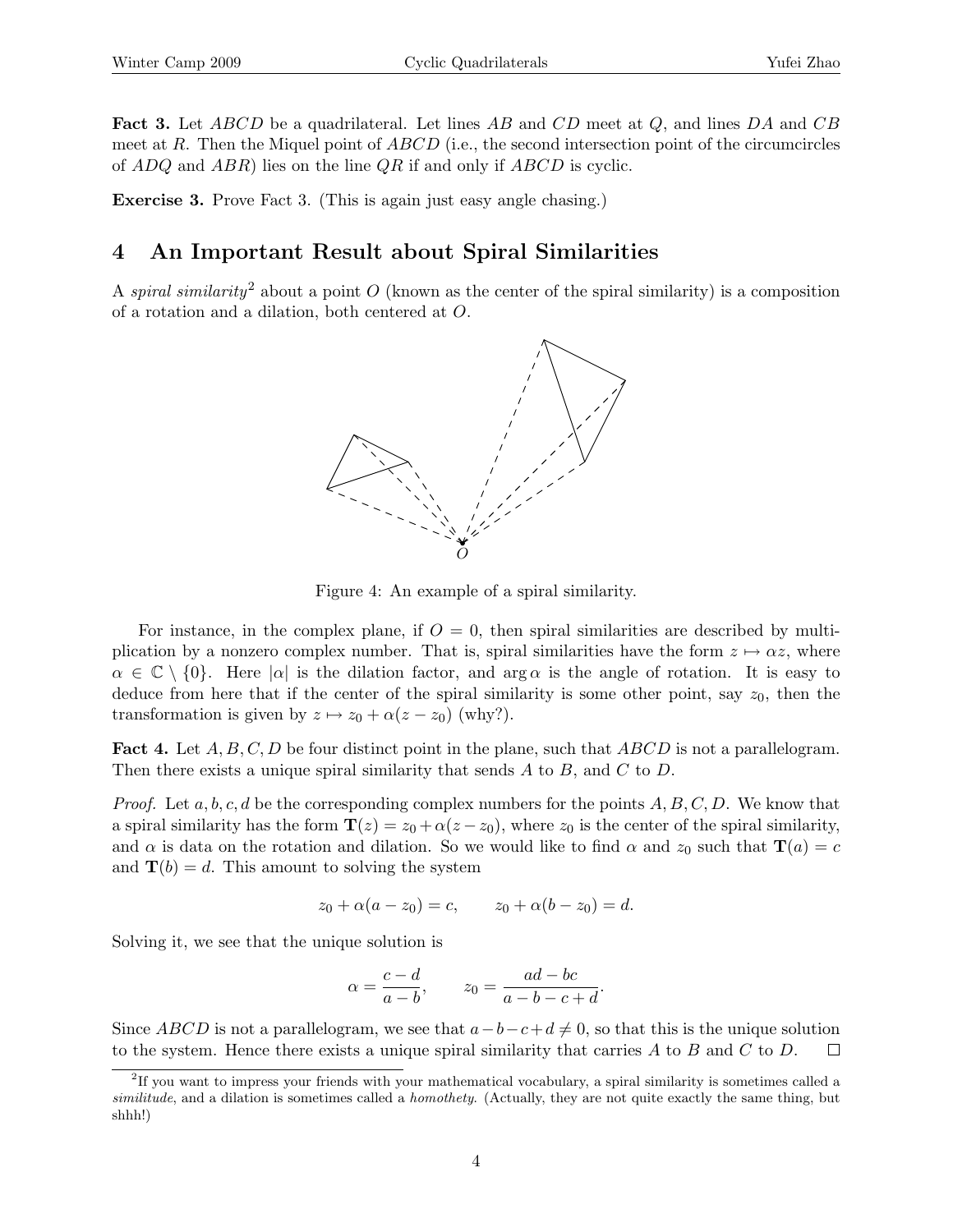**Exercise 4.** How can you quickly determine the value of  $\alpha$  in the above proof without even needing to set up the system of equations?

Exercise 5. Give a geometric argument why the spiral similarity, if it exists, must be unique. (Hint: suppose that  $T_1$  and  $T_2$  are two such spiral similarities, then what can you say about  $\mathbf{T}_1 \circ \mathbf{T}_2^{-1} ?$ 

Now we come to the key result of this section. It gives a very simple and useful description of the center of a spiral similarity. It can be very useful in locating very subtle spiral similarities hidden in a geometry problem. Remember this fact!

(Very Useful) Fact 5. Let  $A, B, C, D$  be four distinct point in the plane, such that  $AC$  is not parallel to  $BD$ . Let lines  $AC$  and  $BD$  meet at X. Let the circumcircles of  $ABX$  and  $CDX$  meet again at O. Then O is the center of the unique spiral similarity that carries A to C and B to D.



Figure 5: Diagram for Fact 5.

Proof. We give the proof only for the configuration shown above. Since ABXO and CDOX are cyclic, we have ∠OBD = ∠OAC and ∠OCA = ∠ODB. It follows that triangles AOC and BOD are similar. Therefore, the spiral similarity centered at  $O$  that carries  $A$  to  $C$  must also carry  $B$  to D.  $\Box$ 

**Exercise 6.** Rewrite the above proof using directed angles mod  $\pi$  so that it works for all configurations.

Finally, it is is worth mentioning that spiral similarities often comes in pairs. If we can send AB to CD, then we can just as easily send AC to BD.

**Fact 6.** If O is the center of the spiral similarity that sends A to C and B to D, then O is also the center of the spiral similarity that sends A to B and C to D.

*Proof.* Since spiral similarity preserves angles at O, we have  $\angle AOB = \angle COD$ . Also, the dilation ratio of the first spiral similarity is  $OC/OA = OD/OB$ . So the rotation about with angle ∠ $AOB =$  $\angle COD$  and dilation with ratio  $OB/OA = OD/OC$  sends A to B, and C to D, as desired.  $\Box$ 

Exercise 7. Deduce Fact 6 from Facts 2 and 5.

Now, let us apply these results to our configuration in Section 2.

Fact 7. Let M be the Miquel point of quadrilateral ABCD. Then M is the center of spiral similarity that sends  $AB$  to  $DC$ , as well as the center of the spiral similarity that sends  $AD$  to  $BC$ .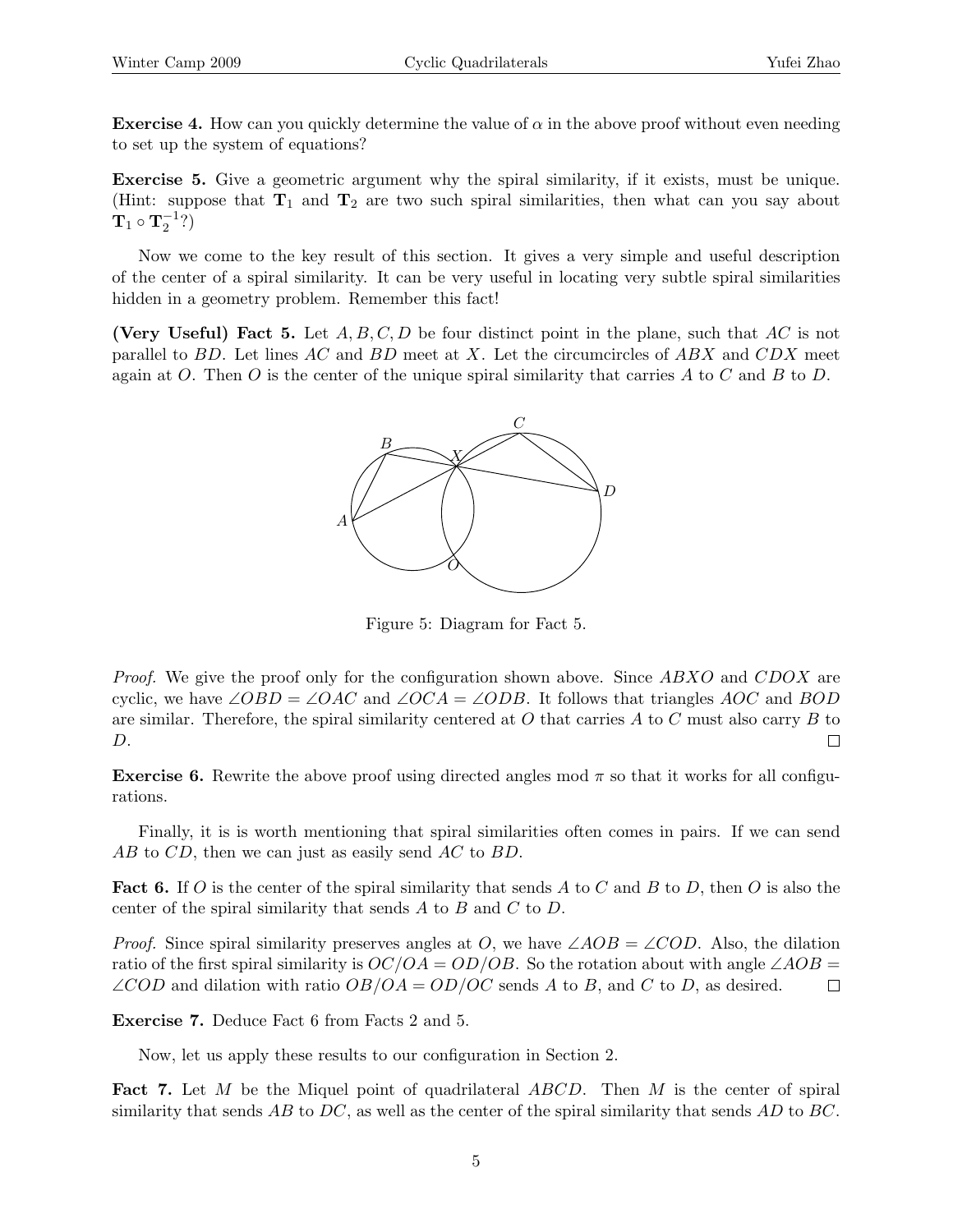Exercise 8. Prove Fact 7.

Let us specialize to a cyclic quadrilateral, and continue the configuration in Fact 3

**Fact 8.** Let *ABCD* be a cyclic quadrilateral with circumcenter O. Let lines AB and CD meet at  $Q$ , and lines DA and CB meet at R. Let M be the Miquel point of ABCD (which lies on line  $QR$ , due to Fact 3). Then  $OM$  is perpendicular to  $QR$ .



Figure 6: Diagram for the proof of Fact 8.

*Proof.* Let **T** denote the spiral similarity centered at M which sends A to D and B to C (Fact 7). Let  $M_1$  and  $M_2$  be the midpoint of AB and DC, respectively. Then **T** must send  $M_1$  to  $M_2$ . So M is the center of unique spiral similarity that sends A to  $M_1$  and D to  $M_2$  (Fact 6), and thus it follows that  $M, M_1, M_2, Q$  are concyclic (Fact 5).

Since  $M_1$  and  $M_2$  are the midpoints of the chords AB and CD, we have ∠O $M_2Q = \angle OM_1Q$ , and so  $O, M_1, M_2, Q$  are concyclic, and  $OQ$  is the diameter of the common circle. It follows that  $O, M, M_1, M_2, Q$  all lie on the circle with diameter  $OQ$ . In particular,  $\angle OMQ = 90^\circ$ , as desired.

## 5 A Criterion for Orthogonality

In this section, we give another proof of Fact 8 and introduce a very useful computational criterion for orthogonality.

(Very Useful) Fact 9. Let A, B, C, D be points in the plane. Assume that  $A \neq B$  and  $C \neq D$ . Then lines AB and CD are perpendicular if and only if  $AC^2 + BD^2 = AD^2 + BC^2$ .

Proof. The result follows immediately from the following identity.

$$
(\vec{A}-\vec{C})\cdot (\vec{A}-\vec{C})+(\vec{B}-\vec{D})\cdot (\vec{B}-\vec{D})-(\vec{A}-\vec{D})\cdot (\vec{A}-\vec{D})-(\vec{B}-\vec{C})\cdot (\vec{B}-\vec{C})=2(\vec{B}-\vec{A})\cdot (\vec{C}-\vec{D}).
$$

Note that the LHS is zero iff  $AC^2 + BD^2 = AD^2 + BC^2$  and the RHS is zero iff  $AB \perp CD$ .  $\Box$ 

Another proof of Fact 8. Let r be the circumradius of ABCD. Using Power of a Point on the circumcircles of ABCD and ABRM, we get

$$
QO^2 - r^2 = QA \cdot QB = QM \cdot QR = QM \cdot MR + QM^2
$$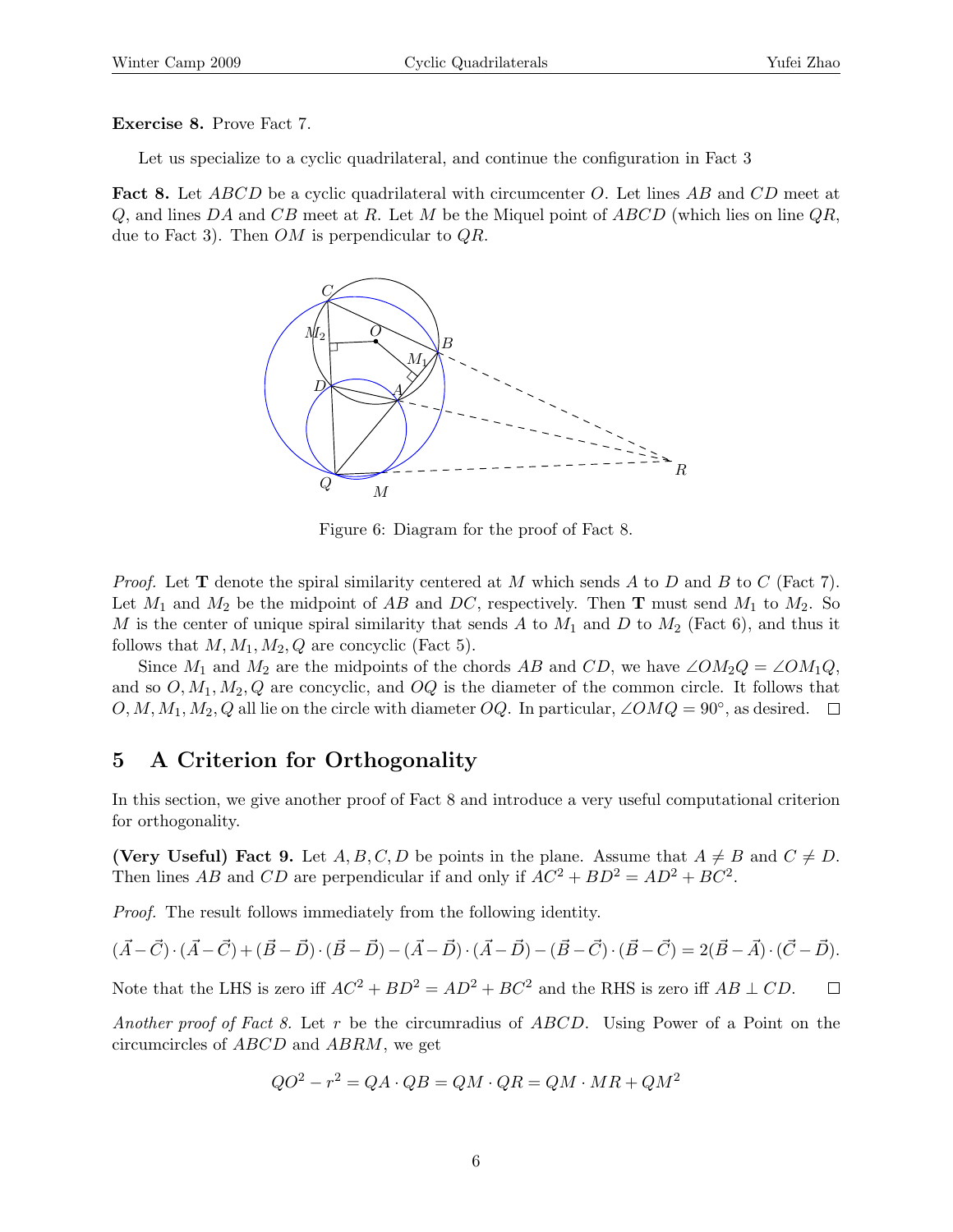(the strategy here is to transfer all the data onto the line  $QR$ ). Similarly, we have

$$
RO2 - r2 = RA \cdot RD = RM \cdot RQ = QM \cdot MR + RM2.
$$

Subtracting the two relations, we get

$$
QO^2 - RO^2 = QM^2 - RM^2,
$$

and it thus follows from Fact 9 that OM is perpendicular to QR.

#### 6 Radical Axis

Given two circles in the plane, their *radical axis* is the locus of points of equal power to the two circles. It turns out that this is always a line. If the two circles intersect, then the radical axis is the line passing through the two intersection points (i.e., the common chord). If the two circles are tangent, then the radical axis is the common internal tangent.



Figure 7: An example of a radical axis.

Exercise 9. Use Fact 9 to deduce that the radical axis is always a line.

It is well known (and easy to prove) that, given three distinct circles, their pairwise radical axes are either concurrent or all parallel. If the three radical axes meet at a common point, we say that the common intersection point is the radical center of the three circles.

For instance, using the setup from Fact 8, we see that BC is the radical axis of circles ABCD and BCQM, AD is the radical axis of circles ABCD and ADQM, and QM is the radical axes of circles  $ADQM$  and  $BCQM$ . So the lines  $AD, BC, QM$  meet at common point, R, the radical center of the three circles: ABCD, ADQM, BCQM.

**Fact 10.** Use the setup from Fact 8. Points  $A, C, M, O$  are concyclic, and points  $B, D, M, O$  are concyclic.

Exercise 10. Prove Fact 10. (This is pretty easy angle chasing.)

Fact 11. Use the setup from Fact 8. The lines AC, BD, OM are concurrent.

Proof. Consider the three circles: ABCD, AOCM, BODM. Lines AC, BD, OM are the three radical axes, and thus they must concur.  $\Box$ 

Exercise 11. Show that MO bisects ∠CMA as well as  $\angle BMD$ .

 $\Box$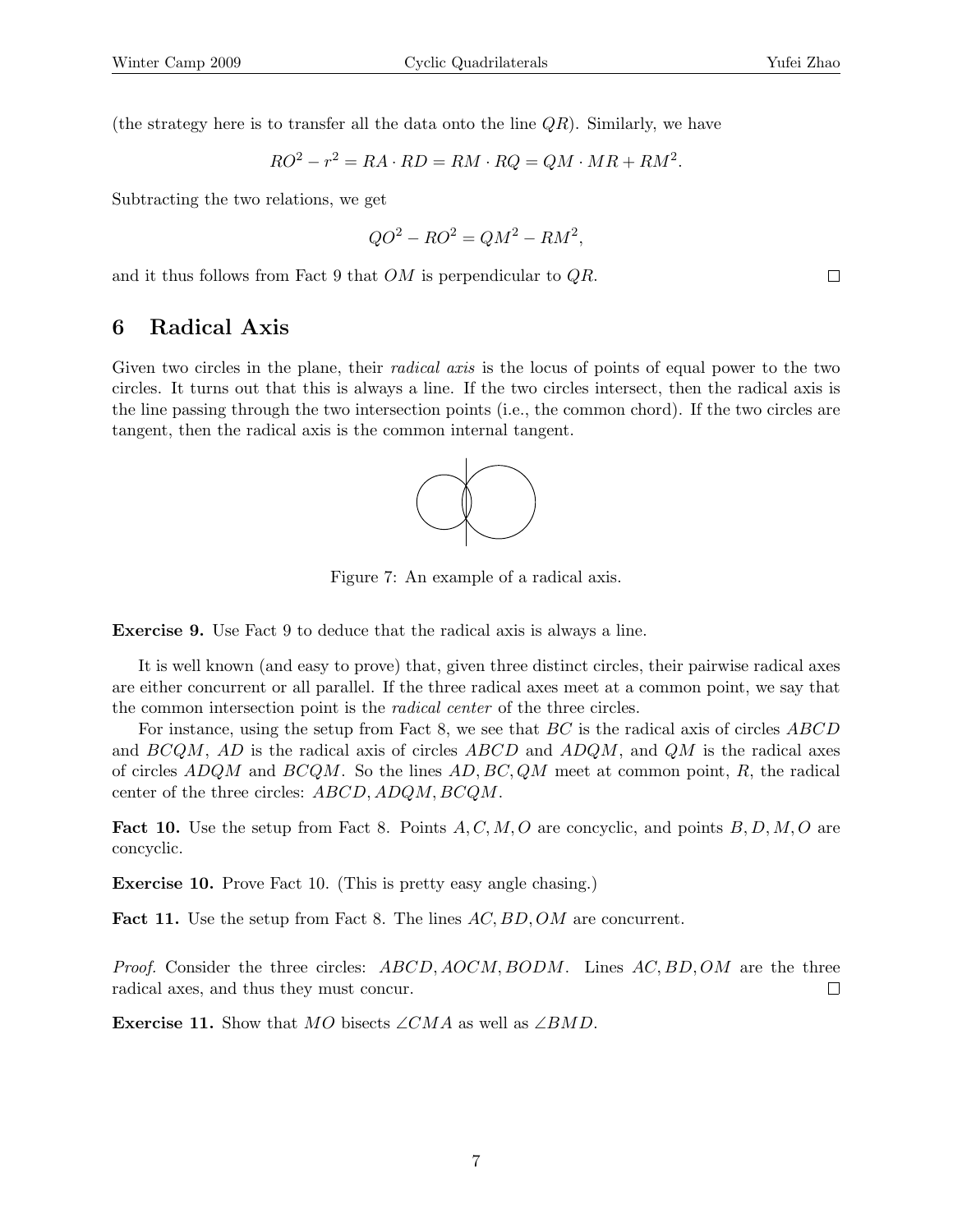

Figure 8: Diagram for the proof of Fact 11.

#### 7 Inversion and Polarity

In this section, we assume some prior knowledge of inversion, as well as poles and polars. Here is a quick review:

Let C be a circle, with center O and radius r. The inversion with respect to C is a transformation (in fact, an involution) that sends a point  $P \neq O$  to a point P' on ray OP such that  $OP \cdot OP' = r^2$ . Inversions "switches lines and circles." Specifically, a line that pass through O gets sent to itself; a line not passing through O gets sent to a circle through  $O$ ; a circle that pass through O gets sent to a line not passing through  $O$ ; and a circle not passing through  $O$  gets sent to a (possible different) circle not passing through O.

Suppose that  $P \neq O$  is a point, and  $\ell$  is a line passing through the inverse of P and also perpendicular to OP, then we say that  $\ell$  is the polar of P, and that P is the pole of  $\ell$ . Polar maps satisfy the principle of duality. For instance, the  $P$  lies on the polar of  $Q$  iff  $Q$  lies on the polar of P;  $\ell_1$  passes through the pole of  $\ell_2$  iff  $\ell_2$  passes through the pole of  $\ell_2$ ; three poles are collinear iff the three corresponding polars are concurrent.

Let us return to the configuration.

**Fact 12.** Let  $ABCD$  be a cyclic quadrilateral with circumcenter O. Let AC and BD meet at P, lines  $AB$  and  $CD$  meet at  $Q$ , and lines  $DA$  and  $CB$  meet at  $R$ . Let  $M$  be the Miquel point of ABCD. Then  $P$  is the inverse of  $M$  with respect to the circumcircle of  $ABCD$ .

*Proof.* Since P is the intersection of AC and BD, under the inversion, it must be mapped to the intersection (other than O) of the circles  $OAC$  and  $OBD$ , which is M (Fact 10).  $\Box$ 

Note that this gives another proof of Fact 11, which says that  $O, P, M$  are collinear.

**Fact 13.** The line  $QR$  is the polar of the point  $P$ .

Proof. This follows from Fact 8 and Fact 13.

Given a circle,  $\mathcal{C}$ , we say that a triangle is *self-polar* if each side is the polar of the opposite vertex.

Now we are able to prove an extremely useful result in projective geometry.<sup>3</sup>

(Very Useful) Fact 14. The triangle  $PQR$  is self-polar with respect to the circumcircle of  $ABCD$ .

 $\Box$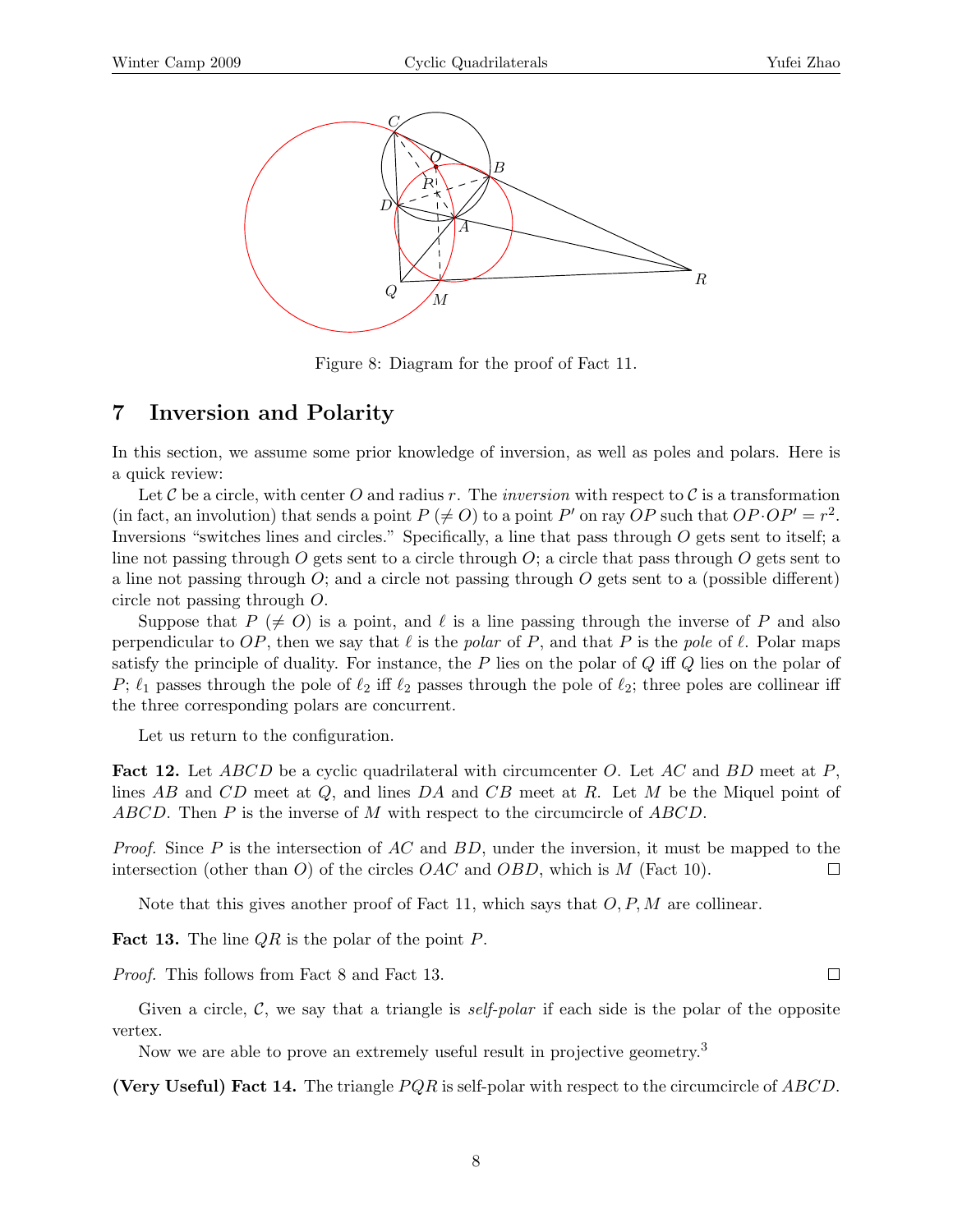

Figure 9:  $PQR$  is self-polar.

*Proof.* There is nothing in the proofs that required us to have  $A, B, C, D$  in that order on the circle. By permuting the relabels of  $A, B, C, D$ , we can deduce from Fact 13 that PR is the polar of Q, and  $PQ$  is the polar of R. This gives the desired result.  $\Box$ 

**Fact 15.** O is the orthocenter of  $PQR$ .

 $\Box$ *Proof.* This follows immediately from Fact 14, since  $OX \perp \ell$  for any pole-polar pair  $(X, \ell)$ .

#### 8 Summary

This concludes our analysis of the diagram in Section 2. Here is a summary of the key results that came out of it. (Refer to Figure 1.)

**Theorem.** Let ABCD be a cyclic quadrilateral with circumcenter O. Let AC and BD meet at P, lines AB and CD meet at Q, and lines DA and CB meet at R. Let line OP meet  $QR$  at M. Then

- (a) The circumcircles of the following triangles all pass through  $M: QAD, QBC, RAB, RDC$ ,  $AOC, BOD.$  (In particular, M is the Miquel point of the quadrilateral  $ABCD.$ )
- (b) M is the center of the spiral similarity that carries A to B and D to C, and also the center of the spiral similarity that carries  $A$  to  $D$  and  $B$  to  $C$ .
- (c)  $OM \perp QR$ . In fact, M is the inverse of P with respect to the circumcircle of ABCD.
- (d) The triangle  $PQR$  is self-polar with respect to the circumcircle of  $ABCD$ .

Remember this configuration! Many olympiad geometry problems are basically just a portion of this one big diagram.

<sup>&</sup>lt;sup>3</sup>For what it's worth, here's a very quick sketch of a proof of Fact 14 using projective geometry: Let line  $RP$ intersect AB and BC at E and F, respectively. By applying perspectivities from P and R, we find that  $(A, B; E, Q)$  =  $(C, D; F, Q) = (B, A; F, Q)$ , from which it follows that  $(A, B; E, Q)$  and  $(C, D; F, Q)$  are both harmonic. It follows that  $EF$  is the polar of  $Q$ , and hence PR is the polar of  $Q$ . Similarly we can show that  $QR$  is the polar of P, and  $PQ$  is the polar of  $Q$ . So  $PQR$  is self-polar.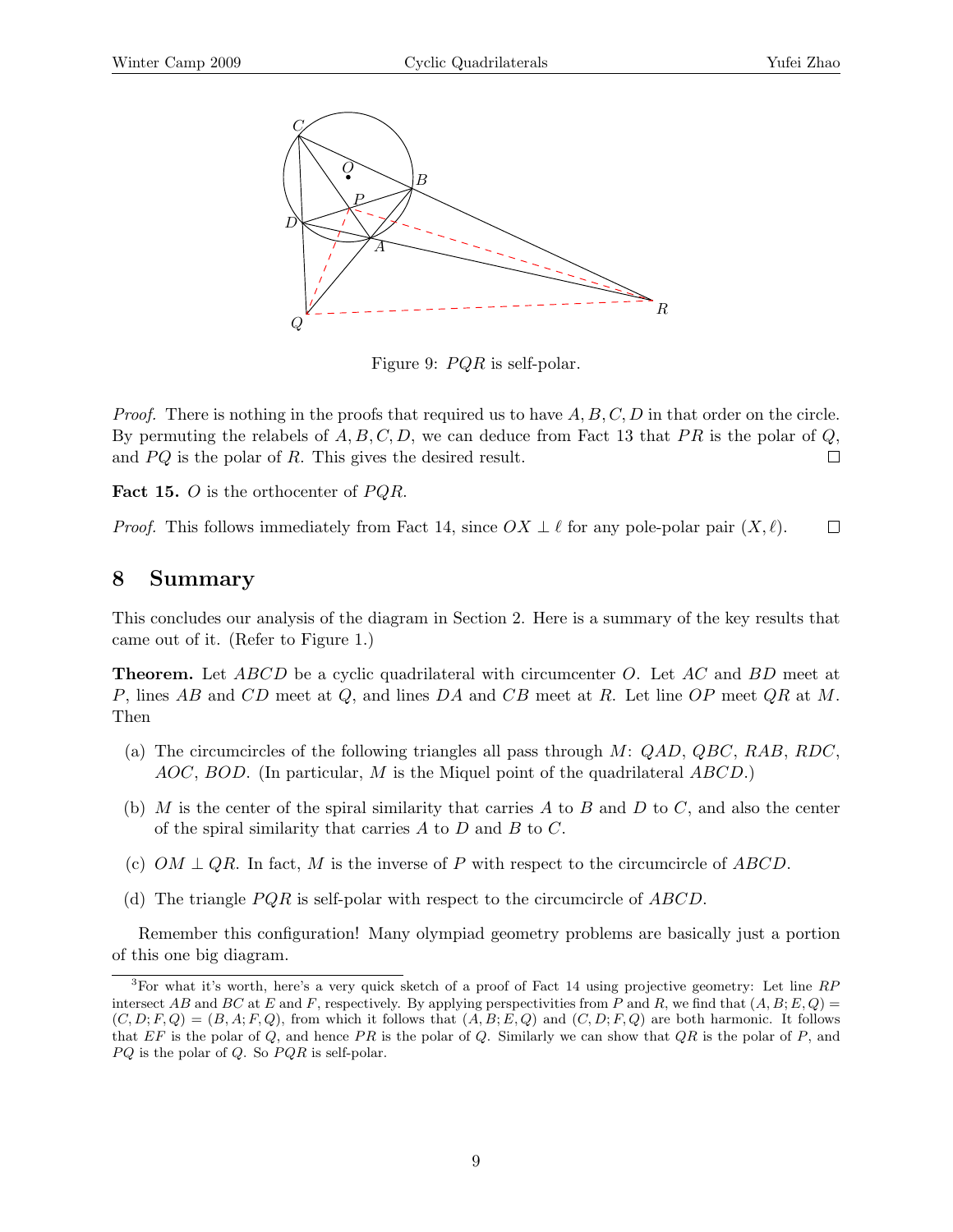# 9 Problems

- 0. Work through all the exercises.
- 1. (IMO 1985) A circle with center O passes through the vertices A and C of triangle  $ABC$ and intersects segments  $AB$  and  $BC$  again at distinct points K and N, respectively. The circumcircles of triangles  $ABC$  and  $KBN$  intersects at exactly two distinct points  $B$  and  $M$ . Prove that  $\angle OMB = 90^\circ$ .
- 2. (China 1992) Convex quadrilateral ABCD is inscribed in circle  $\omega$  with center O. Diagonals AC and BD meet at P. The circumcircles of triangles ABP and CDP meet at P and Q. Assume that points O, P, and Q are distinct. Prove that  $\angle OQP = 90^\circ$ .
- 3. (Russia 1999) A circle through vertices A and B of a triangle ABC meets side BC again at D. A circle through B and C meets side  $AB$  at E and the first circle again at F. Prove that if points  $A, E, D, C$  lie on a circle with center O, then  $\angle BFO = 90^\circ$ .
- 4. Circles  $\omega_1$  and  $\omega_2$  meet at points O and M. Circle  $\omega$ , centered at O, meet circles  $\omega_1$  and  $\omega_2$ in four distinct points  $A, B, C$  and D, such that  $ABCD$  is a convex quadrilateral. Lines  $AB$ and CD meet at  $N_1$ . Lines AD and BC meet at  $N_2$ . Prove that  $N_1N_2 \perp MO$ .
- 5. (Russia 1995; Romanian TST 1996; Iran 1997) Consider a circle with diameter AB and center O, and let C and D be two points on this circle. The line  $CD$  meets the line AB at a point M satisfying  $MB < MA$  and  $MD < MC$ . Let K be the point of intersection (different from O) of the circumcircles of triangles AOC and DOB. Show that  $\angle MKO = 90^\circ$ .
- 6. (a) Let  $A, B, C, D$  be four points in the plane. Let lines AC and BD meet at P, lines AB and  $CD$  meet at  $Q$ , and lines  $BC$  and  $DA$  meet at  $R$ . Let the line through  $P$  parallel to  $QR$  meet lines  $AB$  and  $CD$  at X and Z. Show that P is the midpoint of XZ.
	- (b) Use part (a) and Fact 8 to prove the Butterfly Theorem: Let  $\mathcal C$  be a circle and let  $EF$  be a chord. Let P be the midpoint of  $EF$ , and let  $AC$ ,  $BD$  be two other chords passing through P. Suppose that  $AB$  and  $CD$  meet  $EF$  at X and Z, respectively, then  $PX = PZ$ .
- 7. Let ABCD be a cyclic quadrilateral with circumcenter O. Let lines AB and CD meet at R. Let  $\ell$  denote the line through R perpendicular to OR. Prove that lines BD and AC meet on  $\ell$  at points equidistant from R.
- 8. (USA TST 2007) Triangle ABC is inscribed in circle  $\omega$ . The tangent lines to  $\omega$  at B and C meet at T. Point S lies on ray BC such that  $AS \perp AT$ . Points  $B_1$  and  $C_1$  lies on ray ST (with  $C_1$  in between  $B_1$  and S) such that  $B_1T = BT = C_1T$ . Prove that triangles ABC and  $AB_1C_1$  are similar to each other.
- 9. Let  $ABC$  be a triangle with incenter I. Points M and N are the midpoints of side  $AB$ and AC, respectively. Points D and E lie on lines AB and AC, respectively, such that  $BD = CE = BC$ . Line  $\ell_1$  pass through D and is perpendicular to line IM. Line  $\ell_2$  passes through E and is perpendicular to line IN. Let P be the intersection of lines  $\ell_1$  and  $\ell_2$ . Prove that  $AP \perp BC$ .
- 10. (IMO 2005) Let ABCD be a given convex quadrilateral with sides BC and AD equal in length and not parallel. Let E and F be interior points of the sides  $BC$  and AD respectively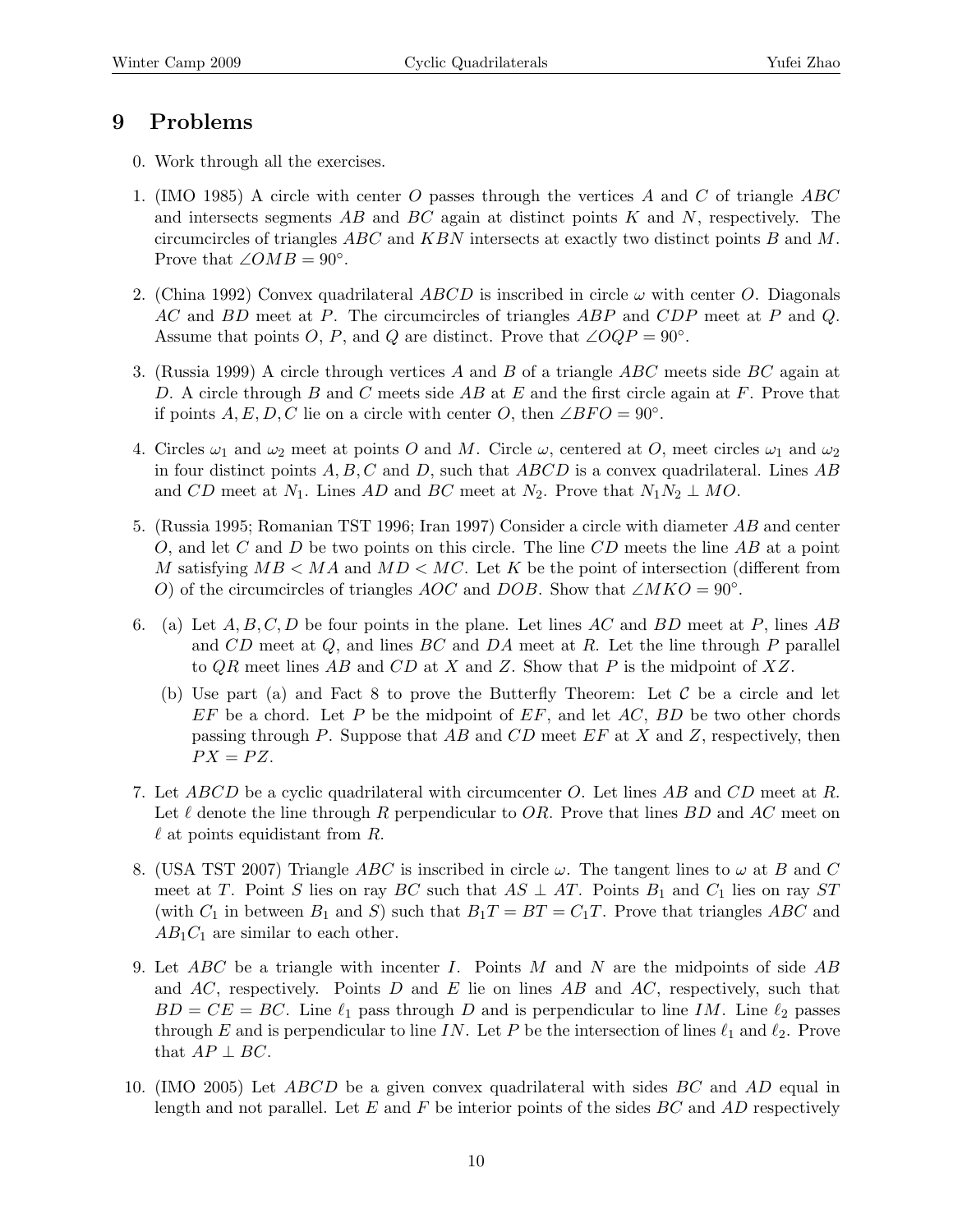such that  $BE = DF$ . The lines AC and BD meet at P, the lines BD and EF meet at Q, the lines  $EF$  and  $AC$  meet at R. Consider all the triangles  $PQR$  as E and F vary. Show that the circumcircles of these triangles have a common point other than P.

- 11. A circle is inscribed in quadrilateral ABCD so that it touches sides AB, BC, CD, DA at  $E, F, G, H$  respectively.
	- (a) Show that lines  $AC, EF, GH$  are concurrent. In fact, they concur at the pole of  $BD$ .
	- (b) Show that lines  $AC, BD, EG, FH$  are concurrent.
- 12. (China 1997) Let quadrilateral ABCD be inscribed in a circle. Suppose lines AB and DC intersect at P and lines AD and BC intersect at Q. From Q, construct the two tangents  $QE$ and  $QF$  to the circle where E and F are the points of tangency. Prove that the three points  $P, E, F$  are collinear.
- 13. Let ABCD be a cyclic quadrilateral with circumcenter O. Let lines AB and CD meet at  $E$ , AD and BC meet at F, and AC and BD meet at P. Furthermore, let EP and AD meet at K, and let M be the projection of O onto AD be M. Prove that  $BCMK$  is cyclic.
- 14. (IMO Shortlist 2006) Points  $A_1, B_1$  and  $C_1$  are chosen on sides  $BC, CA$ , and AB of a triangle ABC, respectively. The circumcircles of triangles  $AB_1C_1, BC_1A_1$ , and  $CA_1B_1$  intersect the circumcircle of triangle ABC again at points  $A_2, B_2$ , and  $C_2$ , respectively  $(A_2 \neq A, B_2 \neq B,$ and  $C_2 \neq C$ ). Points  $A_3, B_3$ , and  $C_3$  are symmetric to  $A_1, B_1, C_1$  with respect to the midpoints of sides BC, CA, and AB, respectively. Prove that triangles  $A_2B_2C_2$  and  $A_3B_3C_3$ are similar.
- 15. Euler point of a cyclic quadrilateral
	- (a) Let ABCD be a cyclic quadrilateral. Let  $H_A, H_B, H_C, H_D$  be the orthocenters of BCD,  $ACD$ ,  $ABD$ ,  $ABC$ , respectively. Show that  $H_A H_B H_C H_D$  is the image of  $ABCD$  under a reflection about some point  $E$  (i.e. a 180 $\textdegree$  rotation about  $E$ ). Point E is called the Euler point of ABCD. (Aside: why is it called the Euler point?<sup>4</sup>)
	- (b) Show that E lies on the nine-point-circles of triangles  $ABC$ ,  $ABD$ ,  $ACD$ ,  $BCD$ .
	- (c) Show that E lies on the Simson line of triangle  $ABC$  and point D.
	- (d) Show that E is also the Euler point of  $H_A H_B H_C H_D$ .
	- (e) Let  $M_{XY}$  denote the midpoint of XY. Show that the perpendiculars from  $M_{AB}$  to  $CD$ , from  $M_{BC}$  to DA, from  $M_{CD}$  to AB, and from  $M_{DA}$  to BC, concur at E.

<sup>4</sup>Hint: Recall that the Euler point of a triangle is another name for the center of the nine-point-circle.